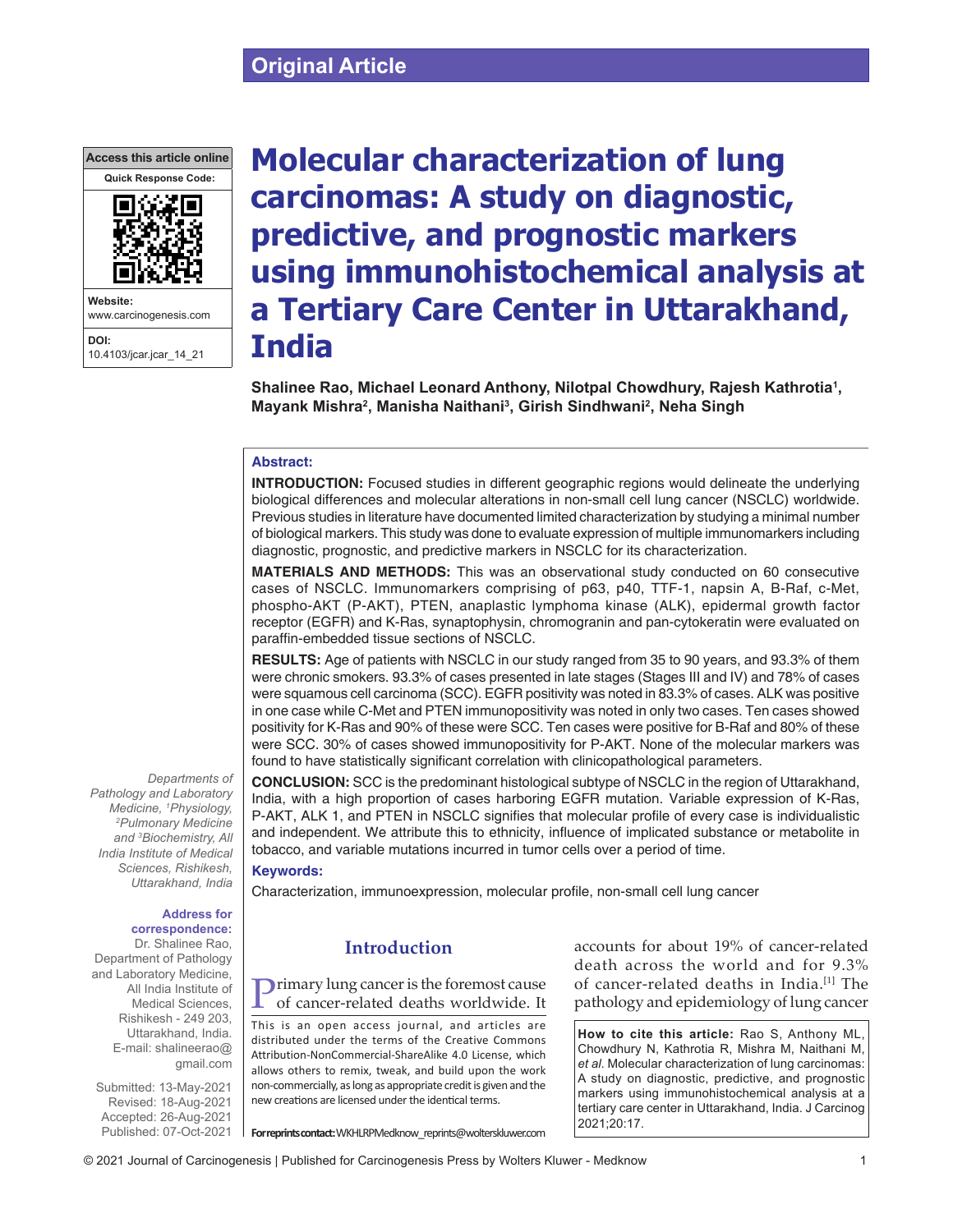in a population are highly influenced by the ethnicity, geographic location, and personal habits like smoking.<sup>[1,2]</sup> The genetic heterogeneity of lung cancer in different ethnic groups has prompted researchers toward molecular characterization in their regional population. Indian data on such molecular characterization are presently limited, possibly due to resource limitation.

There has been a major shift in the distribution of histological subtypes of non‑small cell lung cancer (NSCLC) among men, women, and nonsmokers, with adenocarcinoma becoming the leading subtype. The Indian picture on this trend is still not clear due to limited epidemiological data.<sup>[2]</sup> The recent classification of lung cancer as proposed by the IASLC/ATS/ERS in 2015 based on small biopsies and cytological samples stresses on the need of histochemical stains (mucin) and immunohistochemical markers, as well as molecular studies in lung cancer.[3]

Literature search revealed only one study on lung cancer pathology from Uttarakhand.<sup>[4]</sup> Studies on immunoprofiling for subtyping and assessment of molecular predictive and prognostic markers in this population are lacking. Comparison of our study findings with available data from the rest of the world may highlight differences (if any) with respect to ethnicity. Finding such patterns of expression would be helpful in highlighting specific areas for further research and also help in the planning of treatment by providing baseline molecular data.

The Indian studies on molecular profiling are based on polymerase chain reaction (PCR), immunohistochemistry (IHC), and fluorescence *in situ* hybridization (FISH) testing of few (1–3) markers.[5‑9] The aim of the present study was to evaluate the immunoexpression of multiple proteins implicated in molecular genetics of NSCLC for multi-oncoprofiling. This was done to comprehensively characterize the diagnostic, predictive, and prognostic aspects of lung cancer diagnosed in a tertiary care center in Uttarakhand, India, and to correlate the expression of these molecular markers with each other and with clinicopathological parameters such as cigarette smoking, histological subtype, stage of disease, and radiological findings.

## **Materials and Methods**

The study was started after prior approval from the Institutional Ethics Committee, for using paraffin‑embedded tissue samples (Study/Protocol No. 31/IM/2016 dated April 02, 2016). This was an observational cross‑sectional study conducted at a tertiary care center in Uttarakhand, North India. Sixty consecutive cases of NSCLC which were histologically proven on core biopsy samples with sufficient tumor tissue were included in this study. Clinical details were recorded from the case sheets, and radioimaging findings from computerized tomography (CT) scan and magnetic resonance imaging (MRI) were obtained from the Radiology Department. Disease staging was done for cases as per the tumor, lymph node, metastasis (TNM) staging based on the Union for International Cancer Control/American Joint Committee on Cancer 8<sup>th</sup> Edition 2017 recommendations.<sup>[10]</sup> Hematoxylin and eosin stained tissue sections were reviewed to select 60 consecutive cases as per the inclusion/exclusion criteria. Patients who had already received either chemotherapy or radiotherapy before the core biopsy, and patients with recurrent disease were excluded from the study. Core biopsies with insufficient tissue to study up to 14 immunomarkers were also excluded from the study.

Four‑micron thick paraffin embedded tissue sections were taken on poly-L lysine coated slides. Immunohistochemical staining with appropriate positive controls was done on tissue sections which were treated with the following panel of primary antibodies:  $p63$  (Clone: 4A4; Isotype: Mouse IgG2 $\alpha$ /, PathnSitu); p40 (Clone: ZR8; Isotype: Rabbit IgG, Master diagnostica); TTF‑1 (Clone: EP229; Isotype: Rabbit IgG, PathnSitu); Napsin A (Clone: EP205; Isotype: Rabbit IgG, PathnSitu); B‑Raf (Clone: 1B12; Isotype: Rabbit IgG, Biospes); c‑Met (Clone: 2B3; Isotype: Rabbit IgG, Biospes); phospho‑AKT (P‑AKT) (Clone: Polyclonal; Isotype: Rabbit IgG, Biospes); PTEN (Clone: 6H2.1; Isotype: Mouse IgG2a, Bio SB); anaplastic lymphoma kinase (ALK) (Clone: OT1A4; Isotype: Mouse IgG2b, PathnSitu); epidermal growth factor receptor (EGFR) (Clone: EP22; Isotype: Rabbit IgG, PathnSitu); K‑ Ras (Clone: Polyclonal; Isotype: Rabbit IgG, Medaysis); synaptophysin and chromogranin. Pan cytokeratin was done only for cases negative for p63, TTF‑1, napsin, p40, synaptophysin, and chromogranin.

Immunostained sections were independently studied by two pathologists, focusing under low power(×10) and high power (×20 and ×40) fields to detect immunoreactivity. Observations made independently were then compared, and any disagreements were resolved by common consensus. An initial histopathological diagnosis of NSCLC and subtyping was performed based on immunomarkers such as TTF‑1, napsin, p63, p40, synaptophysin, and chromogranin. Cases diagnosed as NSCLC were further subjected to other IHC markers included in the panel of the study. The association of these markers with size (based on CT scan/MRI reports), age, gender, histological type, grade, clinical stage, and smoking status was estimated.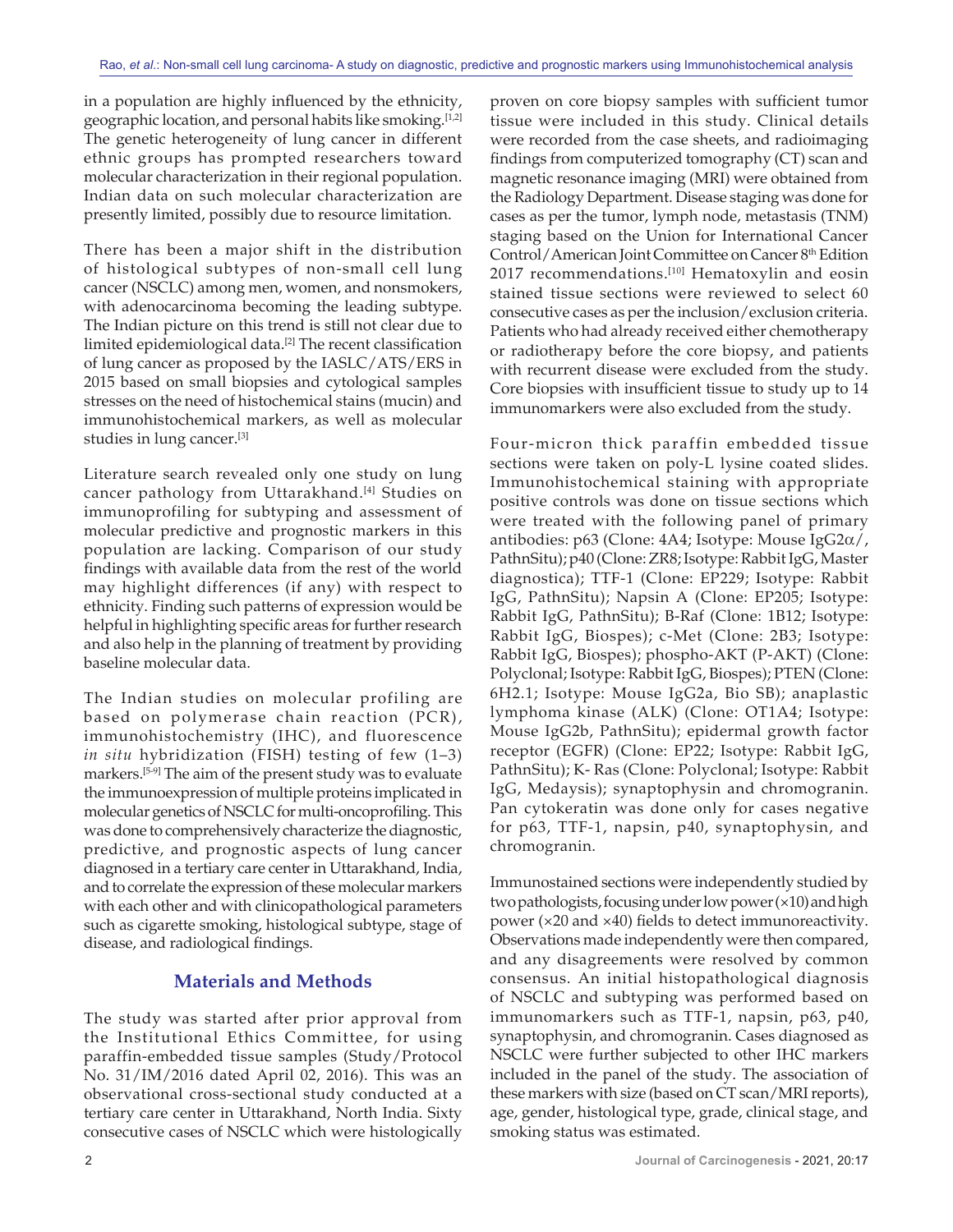#### **Statistical analysis**

The association between findings observed with IHC markers, histological type, grade, gender, site, and clinical stage was analyzed by Fisher's exact test. For association of the IHC markers with size, Mann– Whitney test was used. The significance level was set at  $P = 0.05$ .

#### **Results**

The age of patients with NSCLC in our study ranged from 35 to 90 years with mean age of 58.4 years [Table 1]. About 45% of cases were below 55 years of age. Male-to-female ratio was 5.7:1. 93.3% of cases were chronic smokers while 6.7% were nonsmokers. The patients belonged to Uttarakhand and Western Uttar Pradesh. About 93.3% of cases presented in late stage (Stages III and IV). Predominant histological subtype was found to be squamous cell carcinoma (SCC) comprising 78% of the cases, followed by adenocarcinoma with 20% cases [Table 1].

The data on size of tumor was not normally distributed, therefore, data were summarized as median (interquartile range) and not as mean ± standard deviation. Median size of SCC was found to be 5.15 cm (range: 2–12.6 cm) and its median volume was  $48.64 \text{ cm}^3$  (range:  $4\text{--}1080 \text{ cm}^3$ ) in CT images [Table 2]. Median size of adenocarcinoma was 5.65 (range: 3.3–9 cm) and its median volume was  $76.6$  cm<sup>3</sup> (range: 8.58–501.5 cm<sup>3</sup>) in CT images [Table 2].

There were 43 cases, which were positive for p63 and therefore categorized as SCC. There were four cases, which were negative for p63 but showed positivity with p40, and hence, these were also categorized as SCC. Among 12 adenocarcinoma identified by immunostains, nine of them showed positivity with TTF‑1, while another three cases of adenocarcinoma were negative for TTF‑1 but positive for napsin 1. One case was negative for TTF‑1, napsin, p63, and p40 but positive for Pan‑CK and hence was categorized as non‑small cell lung carcinoma, not otherwise specified (NSCLC-NOS) [Table 3].

EGFR positivity was seen in 53 cases, out of which five were  $1+$ , 18 were  $2+$ , and 30 were  $3+$  in staining intensity. EGFR positivity was noted in 83.3% cases and these were predominantly of SCC histological subtype (79.2%). ALK was positive in only one case of SCC. K‑Ras was positive in 10 cases and 90% of these cases were SCC. Ten cases showed positivity for KRAS and 90% of these were SCC. There were 10 cases with positivity for BRAF and 80% of these were SCC. C‑Met positivity was noted in only two cases of SCC, and PTEN immunopositivity was seen in two cases comprising of

#### **Table 1: Distribution of cases based on clinical characteristics and positivity for various immunomarkers**

| <b>Parameters</b>          | <b>Total number of patients</b> |
|----------------------------|---------------------------------|
| Gender                     |                                 |
| Males                      | 51                              |
| Adeno ca                   | 9                               |
| SCC                        | 41                              |
| <b>NSCLC-NOS</b>           | 1                               |
| Females                    | 9                               |
| Adeno ca                   | 3                               |
| SCC                        | 6                               |
| Age (years)                | 35-90                           |
| Histopathology             |                                 |
| <b>SCC</b>                 | 47                              |
| Adeno ca                   | 12                              |
| NSCLC-NOS                  | 1                               |
| Clinical stage             |                                 |
| I                          | 1                               |
| $\mathsf{II}$              | 3                               |
| Ш                          | 28                              |
| IV                         | 28                              |
| <b>EGFR</b>                | 53                              |
| 0:7                        | Negative                        |
| 1+score                    | 5                               |
| 2+score                    | 18                              |
| 3+score                    | 30                              |
| Adeno ca                   | 11                              |
| <b>SCC</b>                 | 42                              |
| ALK                        |                                 |
| <b>SCC</b>                 | 1                               |
| K-Ras                      | 10                              |
| Adeno ca                   | 1                               |
| SCC                        | 9                               |
| p63, p40, TTF-1 and napsin |                                 |
| NSCLC-NOS                  | 1 (negative for all)            |
| <b>SCC</b>                 | 47                              |
| p63                        | $43 + 47$                       |
| p40                        | 47/47                           |
| Adeno ca                   | 12                              |
| TTF1                       | $9 + 12$                        |
| Napsin                     | 12/12                           |
| <b>B-Raf</b>               | 10                              |
| Adeno ca                   | 2                               |
| <b>SCC</b>                 | 8                               |
| c-Met                      |                                 |
| SCC                        | 2                               |
| <b>PTEN</b>                | $\overline{c}$                  |
| SCC                        | 1                               |
| Adeno ca                   | 1                               |
| P-AKT                      | 18                              |
| SCC                        | 17                              |
| Adeno ca                   | $\mathbf{1}$                    |
|                            |                                 |

+: Positive, Adeno ca: Adenocarcinoma, SCC: Squamous cell carcinoma, NSCLC‑NOS: Non‑small cell lung carcinoma‑not otherwise specified, EGFR: Epidermal growth factor receptor, ALK: Anaplastic lymphoma kinase

one each of adenocarcinoma and SCC. There were 30% of cases which showed immunopositivity for P‑AKT and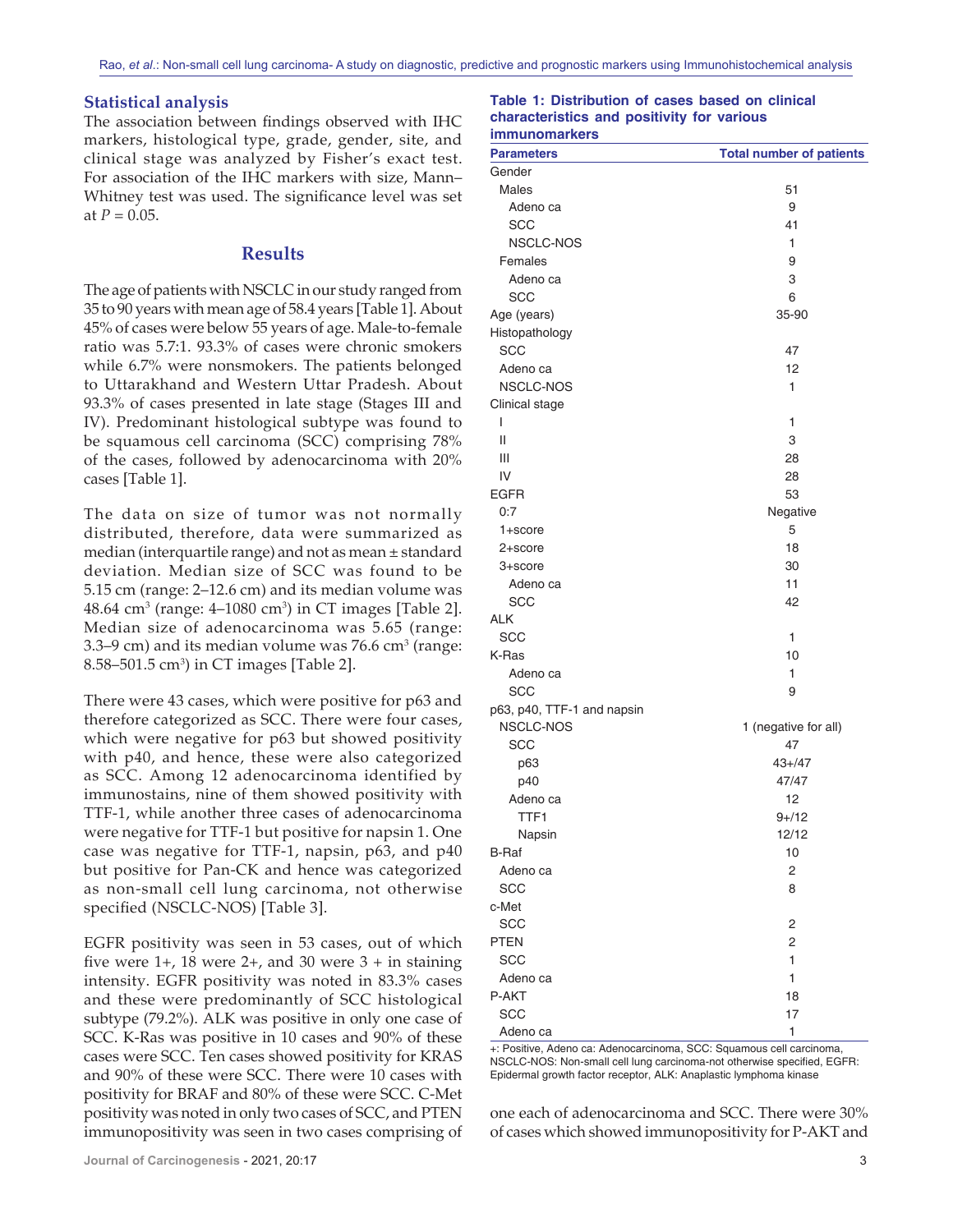| Table 2. Size of turnor based on largest differentiation in computenzed tomography images |                                              |                                              |                                              |                                                  |  |  |  |  |
|-------------------------------------------------------------------------------------------|----------------------------------------------|----------------------------------------------|----------------------------------------------|--------------------------------------------------|--|--|--|--|
| <b>Histological type</b><br>(number of cases)                                             | Size range -largest<br>dimension (cm), range | Size-largest dimension (cm),<br>median (IQR) | <b>Tumor volume</b><br>range $(cm3)$ , range | Tumor volume (cm <sup>3</sup> ),<br>median (IQR) |  |  |  |  |
| SCC $(n=46)$                                                                              | $2 - 12.6$                                   | 5.15(2.95)                                   | 4-1080                                       | 48.64 (116.49)                                   |  |  |  |  |
| Adeno ca $(n=12)$                                                                         | $3.3 - 9$                                    | 5.65(3.68)                                   | 8.58-501.55                                  | 76.6 (216.93)                                    |  |  |  |  |
| NSCLC-NOS $(n=1)$                                                                         | b                                            | $\,$                                         |                                              | 80                                               |  |  |  |  |

**Table 2: Size of tumor based on largest dimension in computerized tomography images**

1 case of SCC: Size was not available; IQR: Interquartile range (25<sup>th</sup>–75<sup>th</sup> percentile), SCC: Squamous cell carcinoma, NSCLC-NOS: Nonsmall cell lung carcinoma‑not otherwise specified, only 1 case, Adeno ca: Adenocarcinoma

| Table 3: Summary of results for the association of all markers with the clinicopathological parameters |                                       |                              |                |            |                |                |                |                |                |
|--------------------------------------------------------------------------------------------------------|---------------------------------------|------------------------------|----------------|------------|----------------|----------------|----------------|----------------|----------------|
| Category                                                                                               | <b>Parameter</b>                      | <b>Total number of cases</b> | <b>EGFR</b>    | <b>ALK</b> | <b>K-Ras</b>   | <b>BRAF</b>    | <b>C-MET</b>   | <b>PTEN</b>    | <b>P-AKT</b>   |
| Sex                                                                                                    | Female                                | 9                            | 8              | 0          | $\overline{c}$ | 1              | 1              | 0              | $\overline{2}$ |
|                                                                                                        | Male                                  | 51                           | 45             | 1          | 8              | 9              | 1              | 2              | 16             |
|                                                                                                        | P                                     |                              | 1              | 1          | 0.6            | 1              | 0.3            | 1              | 0.7            |
| <b>Type</b>                                                                                            | Adeno ca                              | 12                           | 11             | 0          | 1              | 2              | 0              |                | 1.             |
|                                                                                                        | SCC                                   | 47                           | 42             | 1          | 9              | 8              | 2              |                | 17             |
|                                                                                                        | NSCLC-NOS                             | 1                            | 0              | 0          | 0              | 0              | 0              | 0              | $\Omega$       |
|                                                                                                        | P                                     |                              | 1              | 1          | 0.7            | 1              | 1              | 0.4            | 0.08           |
| T Stage                                                                                                |                                       | $\mathbf 2$                  | 2              | 0          | $\mathbf 0$    | 0              | 0              | 0              | 1              |
|                                                                                                        | 2                                     | $\overline{7}$               | 6              | 0          | $\overline{2}$ | 1              | 0              | 0              | 4              |
|                                                                                                        | 3                                     | 10                           | $\overline{7}$ | 0          | $\overline{2}$ | 1              | 0              | 0              |                |
|                                                                                                        |                                       | 41                           | 38             | 1          | 6              | 8              | 2              | 2              | 12             |
|                                                                                                        | P                                     |                              | 0.1            | 1          | 0.7            | 0.9            | 1              | 1              | 0.2            |
| N stage                                                                                                | 0                                     | 8                            | 7              | 0          | 1              | 0              | 0              | 0              |                |
|                                                                                                        |                                       | 2                            | 2              | 0          | 1              | 1              | 0              | 0              |                |
|                                                                                                        | 2                                     | 28                           | 24             | 1          | 3              | 5              |                | 2              | 10             |
|                                                                                                        | 3                                     | 22                           | 20             | 0          | 5              | $\overline{4}$ | 1              | 0              | 6              |
|                                                                                                        | $\mathsf{P}$                          |                              | 0.9            | 1          | 0.3            | 0.3            | 1              | 0.7            | 0.5            |
| Distant metastasis                                                                                     | Absent                                | 29                           | 26             | 1          | 5              | $\overline{7}$ | 0              | 0              | 9              |
|                                                                                                        | Present                               | 28                           | 25             | 0          | 4              | 3              | 2              | 2              | 8              |
|                                                                                                        | Not known                             | 3                            | 2              | 0          | 1              | 0              | $\Omega$       | $\Omega$       |                |
|                                                                                                        | P                                     |                              | 1              | 1          | 1              | 0.3            | 0.2            | 0.2            |                |
| Clinical stage                                                                                         |                                       |                              | 1              | 0          | 0              | 0              | 0              | 0              |                |
|                                                                                                        | Ш                                     | 3                            | 3              | 0          | 1              | 0              | 0              | 0              | O              |
|                                                                                                        | $\begin{array}{c} \hline \end{array}$ | 29                           | 25             | 1          | 5              | $\overline{7}$ | 0              | 0              | 9              |
|                                                                                                        | IV                                    | 27                           | 24             | 0          | $\overline{4}$ | 3              | $\overline{2}$ | $\overline{2}$ | 8              |
|                                                                                                        | P                                     |                              | 1              | 1          | 0.7            | 0.5            | 0.3            | 0.3            | 0.4            |
| Smoking                                                                                                | No                                    | 4                            | 3              | 0          | 0              | 1              | 0              | 0              | $\mathbf 0$    |
|                                                                                                        | Yes                                   | 56                           | 50             | 1          | 10             | 9              | 2              | 2              | 18             |
|                                                                                                        | P                                     |                              | 0.4            | 1          | 1              | 0.5            | 1              |                | 0.3            |
| Size                                                                                                   | $\overline{P}$                        |                              | 0.3            | $0.9*$     | 0.4            | 0.1            | $0.2**$        | $0.06**$       | 0.1            |

\*Only one case positive for ALK, \*\*Only two cases positive for C‑MET and PTEN. SCC: Squamous cell carcinoma, Adeno ca: Adenocarcinoma, P-AKT: Phospho-AKT Serine/Threonine Kinase 1, NSCLC‑NOS: Non‑small cell carcinoma‑not otherwise specified, EGFR: Epidermal growth factor receptor, ALK: Anaplastic lymphoma kinase, P‑AKT: Phospho‑AKT

all were SCC except for one case of adenocarcinoma and one NSCLC, NOS [Table 3].

## **Discussion**

On multivariate analysis of immunoexpression of these immunomarkers with each other and various clinicopathological parameters, none of the molecular expression results were found to be statistically significant [Table 3]. The clinicopathological profile of our studied sample is given in Table 1. The distribution of the molecular IHC markers among the various clinicopathological groups is given in Table 3. None of the molecular markers showed statistically significant correlation with any particular clinicopathological parameters [Table 3].

Molecular characterization of lung cancer needs to be explored in various ethnic groups and populations since genetic heterogeneity has been noted in various ethnic populations. This genetic heterogeneity and variations have been documented between countries, as well as within different ethnic regions of a country.[8] The exact Indian data on genetic and molecular heterogeneity in lung cancer is sparse.[2] The age of the patients in our study was lower than that found in other studies, while the percentage of smokers was higher. This possibly reflects that the population is not aware of the ill effects of smoking and that the incidence of smoking is high in this geographical/hilly region.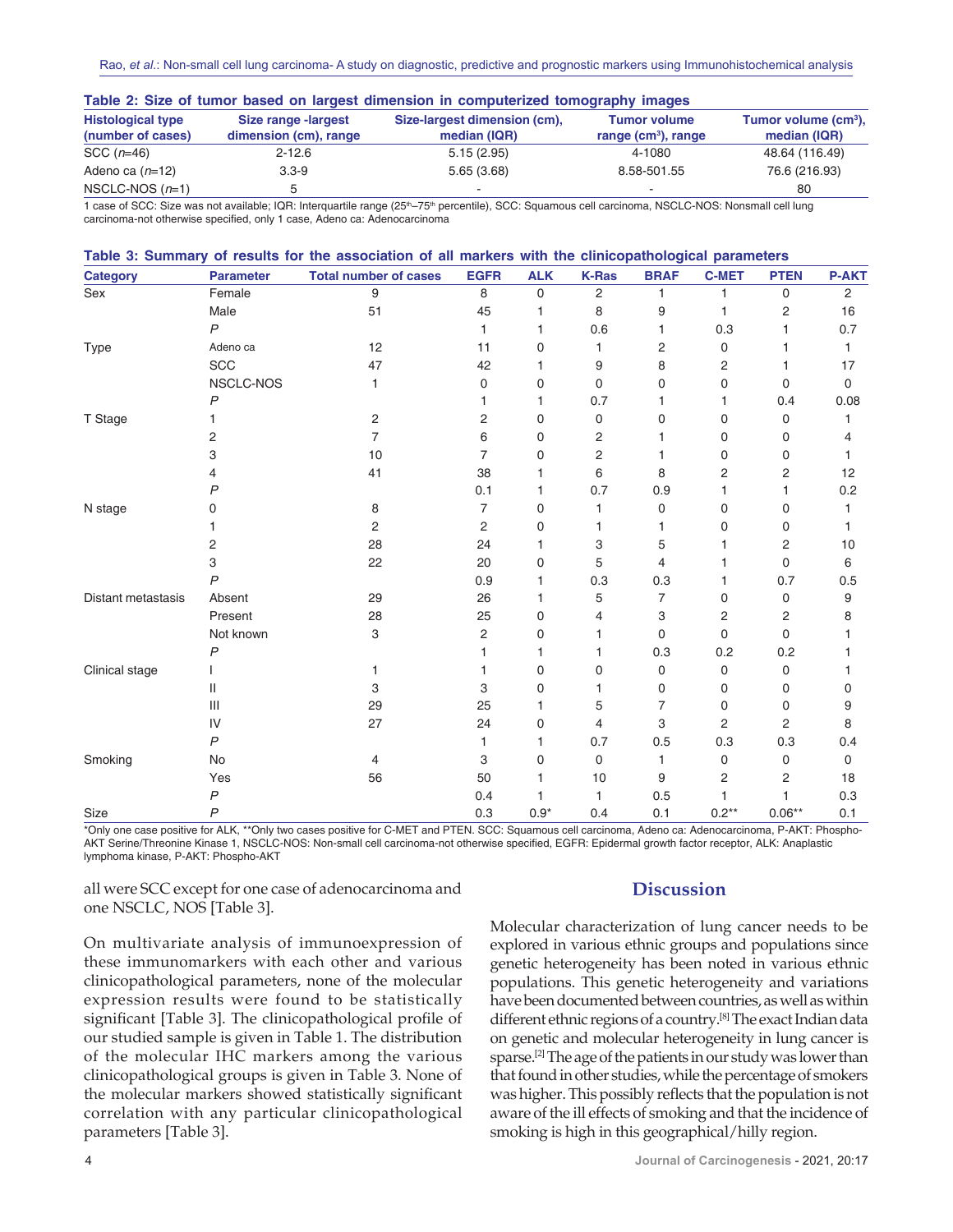The use of p63, p40, cytokeratin5/6, NTRK1, and NTRK2 helps in identifying SCC while TTF-1, napsin 1, and cytokeratin 7 recognize adenocarcinoma.<sup>[3,9]</sup> In our study, few cases of SCC were negative for p63 but positive for p40 and few adenocarcinomas were negative for TTF‑1 but positive for napsin‑1. Our findings highlight the importance of immunomarkers in resolving the dilemma on the nature of histological subtype for NSCLC as SCC/adenocarcinoma/NSCLC‑NOS. Appropriate use of IHC definitely improves the histological subtyping and should be used as per case.

Adenocarcinoma of lung is the predominant histological pattern in the western world and most Asian countries, and has gradually overtaken SCC over the last few decades. This has been attributed to reduction in cigarette smoking and change in smoking habits with people switching to filtered cigarettes.[1] The results of our study are in contrast to this well‑documented finding. Our study revealed that the histopathological patterns of lung cancer in the population of Uttarakhand and North Western Uttar Pradesh have remained unchanged, with SCC still being the predominant subtype of lung cancer in this region. $[4]$  One possible explanation for this finding could be the fact that 93.3% of cases in our study were chronic cigarette smokers. Many studies from North India have also reported SCC to be the most common histological subtype, while occasional reports from South India have shown a change in the histological pattern, which is similar to the western world.<sup>[1,9,11-13]</sup>

The primary lung adenocarcinomas and SCC can be further characterized on the basis of performing a mutational profiling by molecular testing.[14] Personalized therapy in NSCLC based on genetic profiling and directing treatment against it is being practiced in many parts of the world. It is essential to have data on molecular mechanisms involved in lung carcinogenesis specific to a geographic region, and the potential therapeutic targets, which can be adopted against it. This will result in availability of molecular prognostic and predictive markers which contribute toward therapeutic decision making and raise the standard of patient care.

EGFR denotes a family of transmembrane tyrosine kinase growth factor receptors involved in a wide range of cellular processes which includes proliferation, apoptosis, and angiogenesis. The presence of mutated EGFR in NSCLC predicts high response rate to specific EGFR tyrosine kinase inhibitor (TKI) therapy, which has now become the first line of treatment in cases of NSCLC harboring EGFR mutation and advanced also in NSCLC cases.[15,16] EGFR mutation has been associated with adenocarcinoma, nonsmokers, and Asian ethnicity, and these cases respond quite well to TKI therapy, with

improvement in overall survival.<sup>[16]</sup> Literature documents that the prevalence of specific mutations may vary in various ethnic groups and geographical populations.<sup>[1]</sup> The overall percentage of NSCLC with overexpression of EGFR has been found to be 10% in Caucasians, while Asians show a higher percentage ranging from 40% to 60%.[16,17] As per review of literature, Indian studies have documented EGFR mutation ranging from 25% to 50% in NSCLC.[1] Some studies have reported mutant EGFR in NSCLC ranging from 43% to 83% and the predominant histopathological subtype to be SCC (approximately 70%), while adenocarcinoma accounts for approximately 50% cases.[18,19] A study by Rosell *et al*. documents 80.9% EGFR positivity in adenocarcinoma, 69.7% in women, and 66.6% in nonsmokers.[15]

In the present study, 53/60 cases (83.3%) showed EGFR positivity which ranged from  $1 +$  to  $3 +$  scores. IHC scores of 1 + to 3 + delineate NSCLC into clinically relevant high and low EGFR groups.[20] In our study, 11/12 adenocarcinoma and 42/47 of SCC were EGFR positive by IHC. A study from South India revealed immunopositivity for EGFR in 89% of adenocarcinomas, a value similar to ours.[9] Expression of EGFR documented from India showed variable findings.[14] This may possibly be influenced by ethnicity, geographic location, role play of implicated substance in cigarette, the method of detection FISH/PCR/IHC, and clone tested in IHC studies. Brevet *et al*. evaluated two monoclonal antibodies for the detection of EGFR mutations by IHC and found that L858R mutant antibody had a sensitivity of 95% and a positive predictive value of 99% for  $1 +$  positivity.<sup>[21]</sup> They further concluded that EGFR mutant‑specific antibody testing can be used for screening and to recognize candidates with EGFR mutation, which further can be subjected to PCR testing for typing the exon mutation.[21]

PCR is presently the gold standard to evaluate EGFR status. EGFR amplification of Exon 19 p. L861Q, p. G719X, p. S7681 responds to erlotinib, afatinib, gefitinib. EGFR amplification of Exon 20 insertion and p. T790M shows resistance to TKI, while Exon 20 p. A763\_Y764 ins FQEA and Exon 21 p.L.858R point mutation respond to TKI. It has been documented that patients with lung tumors responsive to TKI tend to survive significantly longer with EGFR-TKI therapy than with only conventional chemotherapy.[15] Despite EGFR overexpression in lung tumors, there has been a reported lack of response to TKI, and this could be because of its association with several other gene mutations such as K‑Ras, HER2, B‑Raf, PI3K, LKB1, and SHP2. This highlights the significance of evaluating mutational analysis of the other genes to improve patient selection for TKI therapy against EGFR.[9]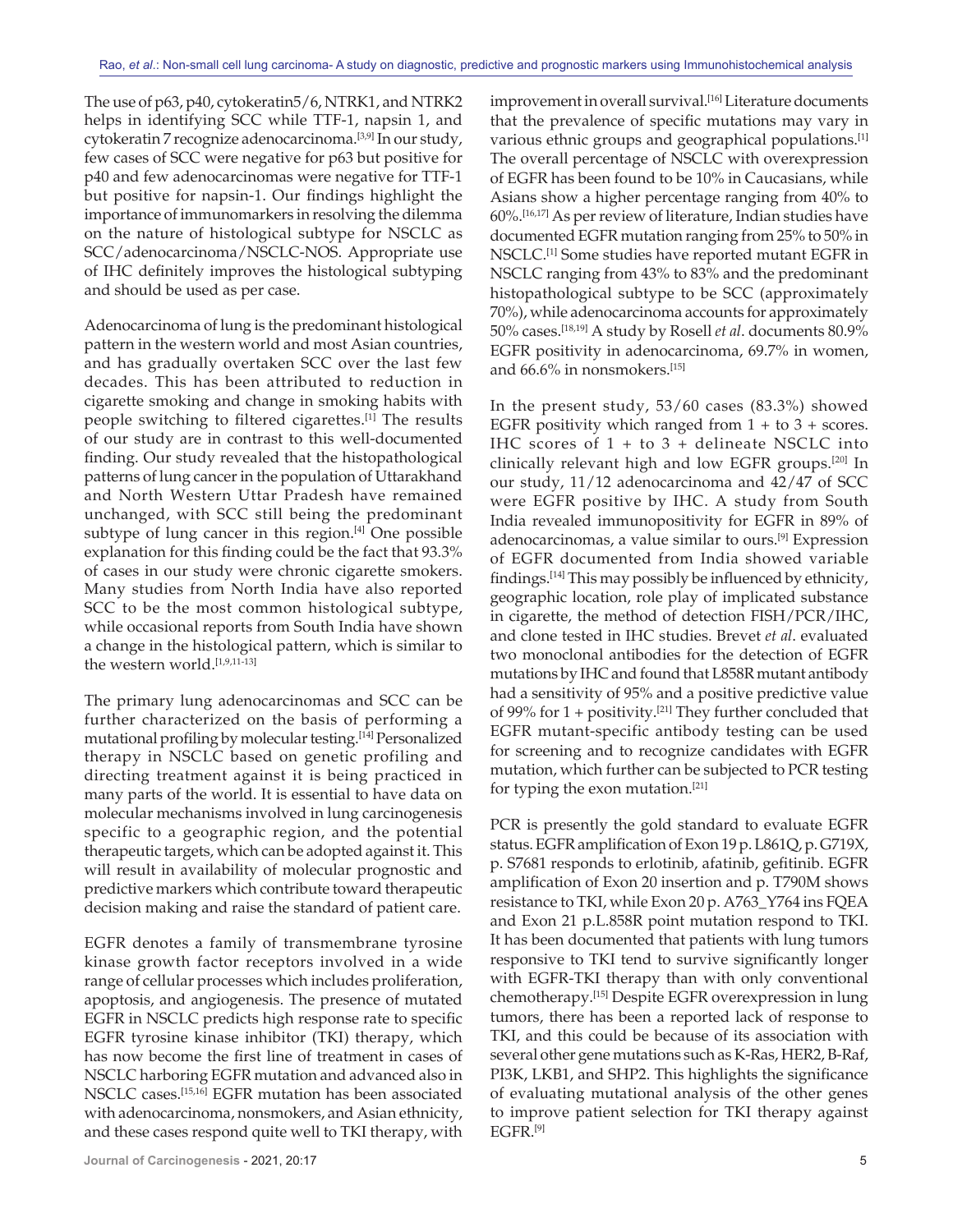In NSCLC, K‑Ras mutations occur primarily in adenocarcinoma and feature exclusively in smokers. K‑Ras mutation is a prognostic marker and is associated with poorer outcome. In our study, 10/60 cases showed membranous positivity for K‑Ras with no statistically significant association with any clinical parameters. K‑Ras mutations rarely occur with EGFR mutations and their presence has been associated with relative resistance to EGFR TKI therapy, although currently patients with K‑Ras mutations are not deprived of EGFR TKI therapy.

Only 1/60 (1.6%) case in our study was positive for ALK by IHC. The ALK gene mutation/re‑arrangement has been found in 3%–5% of primary lung adenocarcinomas in other studies.<sup>[22]</sup> A study by Singh and Rohtagi conducted in Northern India detected ALK mutation in 2.1% of NSCLC.<sup>[8]</sup> FISH using break-apart probes is currently the "gold standard" for the detection of ALK rearrangement, which may be seen as separation of the 5' and 3' FISH probes or as deletion of 5' probe. Detection of ALK protein overexpression by IHC is highly sensitive and specific for an ALK gene rearrangement in lung adenocarcinoma using the 5A4 or D5F3 clones.[23] Recently, the Food and Drug Administration (FDA) has approved the use of Ventana ALK (D5F3) CDx assay as a companion diagnostic for crizotinib.<sup>[24]</sup> The current guidelines convey that other carefully validated, non‑FDA approved, ALK IHC assays may also be used to screen for ALK rearrangement with confirmation by FISH before initiating ALK‑targeted therapy.

MNNG HOS transforming (MET) gene amplification otherwise known as hepatocyte growth factor receptor may be a poor prognostic factor in NSCLC. Review of literature revealed that evidence generated through preclinical and clinical studies highlights the role of MET activation to be both a primary oncogenic driver in subsets of lung cancer and also as a secondary driver of acquired resistance to targeted therapy in other genomic subsets.[25] Mutations in the splice site of MET occur in small proportion of NSCLC, amounting to about 3%–4% of adenocarcinomas, 2% in SCCs, and approximately 1%–8% in other subtypes of lung cancer.[26] Clinical trials focused on MET pathway‑directed targeted therapy have shown variable results.[25] Saigi *et al*. in a study on 157 NSCLCs detected METex 14 mutations and MET amplification in seven tumors; mainly adenocarcinoma and sarcomatoid carcinomas.[7] Saigi *et al*. also noted low level of MET protein expression in METex 14 mutated tumors and discouraged the use of MET immunostaining as an IHC marker for selecting patients for MET‑targeted therapies.<sup>[7]</sup> Strong phospho-S6 immunostaining was noted in half of the MET‑activated tumors.[7] Positivity for c‑Met was noted in only 3.3% of our cases, all of which were histologically and IHC proven SCC. A study done

by Guo *et al*. documented that MET gene mutation can be missed by IHC, and hence, they concluded that IHC is not an efficient tool to evaluate genomic changes related to MET amplification, which can be accurately detected by FISH or a multiplex NGS panel.<sup>[27]</sup>

Aberrant AKT activation contributes to lung carcinogenesis. AKT activation in cancer has been evaluated using phospho‑specific antibodies against S473 in immunohistochemical analyses of tumor specimens.[28] Although phosphorylation of AKT at S473 has been correlated with poor clinical outcomes in many tumor types, results in lung cancer are apparently inconsistent, having been associated with either poor or good prognosis.[28] In our study, expression of deregulated PI3K pathway was assessed using IHC for mutant protein P‑AKT. We found 18 of 60 cases (17 SCC and one adenocarcinoma) showing P‑AKT immunoexpression. Only two out of 60 cases in our study cases showed PTEN immunoexpression, which suggests loss of PTEN in the rest (58 out of 60) of the cases in our study. PTEN negatively regulates PI3K pathway and acts as a direct antagonist of PI3K action through dephosphorylation of phosphatidylinositol(3,4,5)‑trisphosphate. Loss of PTEN in tumor cells result in hyperactivity of PI3K signaling and tumorigenesis. In tumors with loss of PTEN, there may be overactivation of AKT caused by loss of function of PTEN lipid phosphatase.[29]

B‑Raf mutations have been reported in less than 5% of NSCLC, most of which are adenocarcinomas and occur in the elderly.<sup>[5,30]</sup> In contrast to this,  $16.7\%$  cases  $(10/60)$ in the present study showed positivity for B‑Raf, eight of which were SCCs and two adenocarcinomas. All our B‑Raf‑positive cases were chronic smokers and their age ranged from 35 to 90 years (median age: 55 years). The probable reason for this contrasting finding in age could either be because of differing molecular genetics in this ethnic population or due to differing IHC done and warrants further investigation.

The TNM staging system for lung cancer using the 8<sup>th</sup> edition was followed for clinical staging in our study.<sup>[10]</sup> The majority of the cases (85%) were in T3 and T4 category. The lymph node status ranged from N1 to N3 (87%) detected radiologically, with distant metastasis in 46.7% at an initial diagnosis. Overall staging majority of cases presented in a high stage with 93.3% (Stages III and IV). Similar to our findings, another study conducted in Uttarakhand by Rawat *et al*. also showed a high percentage of cases in late Stages (III B and IV) of the disease.[4]

The data available in literature shows genetic heterogeneity among different ethnic populations, and this mandates the need for molecular characterizations of primary lung cancers by performing regional studies.[1]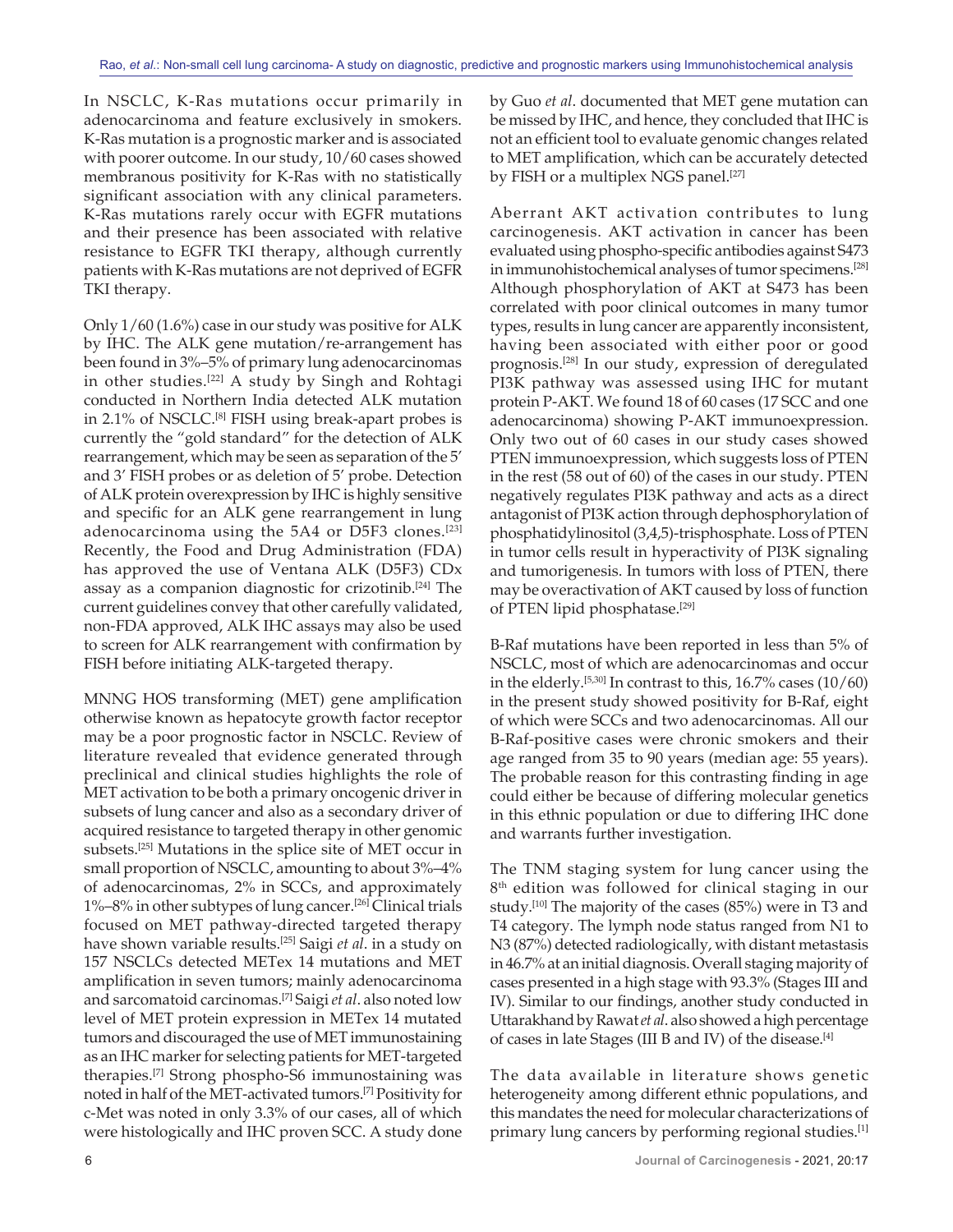The published data on molecular characterization of lung cancers in Indian population is limited and lacks clarity. The present study uniquely documents the expression of various molecular markers in each case. It needs to be emphasized that there is a lot beyond morphology, which needs to be unmasked to be able to provide proper therapy and follow‑up to the patients. In the last two decades, many molecular targets and newer driver mutations involved in the pathogenesis of lung cancer have been revealed, which can be amenable to targeted therapy. In our study, characterization of NSCLC based on various prognostic and predictive markers revealed that each of these are independent markers. Possibly, mutations incurred in tumor cells occur gradually over a period, which add up. The other reason could be the influence of implicated substance or metabolite causing variability in the molecular profile noted. Results of our study re‑emphasize the need for individualized treatment modalities. Since molecular profiling of each of these cases is different, hence, we reiterate that it is essential for each case to be studied for pertinent predictive and prognostic marker as a part of management protocol in personalized medicine, and a generalized approach should be avoided.

#### **Limitations of the study**

This study was primarily IHC based and no further analysis was done through molecular studies such as PCR or FISH. Patients could not be followed up hence the response to treatment could not be assessed.

## **Conclusion**

SCC is the predominant histological subtype of NSCLC in the region of Uttarakhand, with a high proportion of cases harboring EGFR mutation. In view of variability in expression for diagnostic markers, all NSCLC should be evaluated for all the four markers (TTF‑1, napsin, p40, and p63) before labeling it as NSCLC‑NOS. A variable expression of K‑Ras, P‑AKT, ALK, B‑Raf, c‑Met, and PTEN in NSCLC signifies that the molecular profile of every case is individualistic and independent. NSCLC is characterized with unique mutations and cannot be generalized in larger context. Findings of our study further propose that clinical behavior of NSCLC may be influenced by variability and changes in genetic, epigenetic, and phenotype resulting in different outcome and variable response to therapy among patients.

#### **Financial support and sponsorship**

The study was funded by the Institutional intramural fund grant sanctioned by the All India Institute of Medical Sciences, Rishikesh.

#### **Conflicts of interest**

There are no conflicts of interest.

#### **References**

- 1. Malik PS, Raina V. Lung cancer: Prevalent trends and emerging concepts. Indian J Med Res 2015;141:5‑7.
- 2. Noronha V, Pinninti R, Patil VM, Joshi A, Prabhash K. Lung cancer in the Indian subcontinent. South Asian J Cancer 2016;5:95-103.
- 3. Travis WD, Brambilla E, Noguchi M, Nicholson AG, Geisinger K, Yatabe Y, *et al.* International Association for the study of lung cancer/American Thoracic Society/European Respiratory Society International Multidisciplinary Classification of lung adenocarcinoma. J Thorac Oncol 2011;6:244-85.
- 4. RawatJ, Sindhwani G, Gaur D, DuaR, Saini S. Clinico-pathological profile of lung cancer in Uttarakhand. Lung India 2009;26:74-6.
- 5. Luk PP, Yu B, Ng CC, Mercorella B, Selinger C, Lum T, *et al.* BRAF mutations in non‑small cell lung cancer. Transl Lung Cancer Res 2015;4:142‑8.
- 6. Schmid K, Oehl N, Wrba F, Pirker R, Pirker C, Filipits M. EGFR/ KRAS/BRAF mutations in primary lung adenocarcinomas and corresponding locoregional lymph node metastases. Clin Cancer Res 2009;15:4554‑60.
- 7. Saigi M, McLeer‑Florin A, Pros E, Nadal E, Brambilla E, Sanchez‑Cespedes M. Genetic screening and molecular characterization of MET alterations in non‑small cell lung cancer. Clin Transl Oncol 2018;20:881‑8.
- Singh R, Rohtagi N. Clinicopathological and molecular epidemiological study of lung cancer patients seen at a tertiary care hospital in Northern India. South Asian J Cancer 2017;6:171‑5.
- 9. Shankar S, Thanasekaran V, Dhanasekar T, Duvooru P. Clinicopathological and immunohistochemical profile of non‑small cell lung carcinoma in a tertiary care medical centre in South India. Lung India 2014;31:23‑8.
- 10. Detterbeck FC. The eighth edition TNM stage classification for lung cancer: What does it mean on main street? J Thorac Cardiovasc Surg 2018;155:356‑9.
- 11. Singh N, Aggarwal AN, Gupta D, Behera D, Jindal SK. Unchanging clinico‑epidemiological profile of lung cancer in north India over three decades. Cancer Epidemiol 2010;34:101-4.
- 12. Behera D, Balamugesh T. Lung cancer in India. Indian J Chest Dis Allied Sci 2004;46:269‑81.
- 13. Malik PS, Sharma MC, Mohanti BK, Shukla NK, Deo S, Mohan A, et al. Clinico-pathological profile of lung cancer at AIIMS: A changing paradigm in India. Asian Pac J Cancer Prev 2013;14:489‑94.
- 14. Aggarwal S, Patil S, Minhans S, Pungliya M, Soumitra N. A study of EGFR mutation in non‑smoker NSCLC: Striking disparity between North and South India patients. J Clin Oncol 2012;30:e18041.
- 15. Rosell R, Moran T, Cardenal F, Porta R, Viteri S, Molina MA, *et al.* Predictive biomarkers in the management of EGFR mutant lung cancer. Ann N Y Acad Sci 2010;1210:45‑52.
- 16. Chougule A, Prabhash K, Noronha V, Joshi A, Thavamani A, Chandrani P, *et al.* Frequency of EGFR mutations in 907 lung adenocarcioma patients of Indian ethnicity. PLoS One 2013;8:e76164.
- 17. Tan DS, Mok TS, Rebbeck TR. Cancer genomics: Diversity and disparity across ethnicity and geography. J Clin Oncol 2016;34:91‑101.
- 18. Stella GM, Luisetti M, Pozzi E, Comoglio PM. Oncogenes in non‑small‑cell lung cancer: Emerging connections and novel therapeutic dynamics. Lancet Respir Med 2013;1:251‑61.
- 19. Martínez‑Navarro EM, Rebollo J, González‑Manzano R, Sureda M, Evgenyeva E, Valenzuela B, *et al.* Epidermal growth factor receptor (EGFR) mutations in a series of non‑small‑cell lung cancer (NSCLC) patients and response rate to EGFR‑specific tyrosine kinase inhibitors (TKIs). Clin Transl Oncol 2011;13:812‑8.